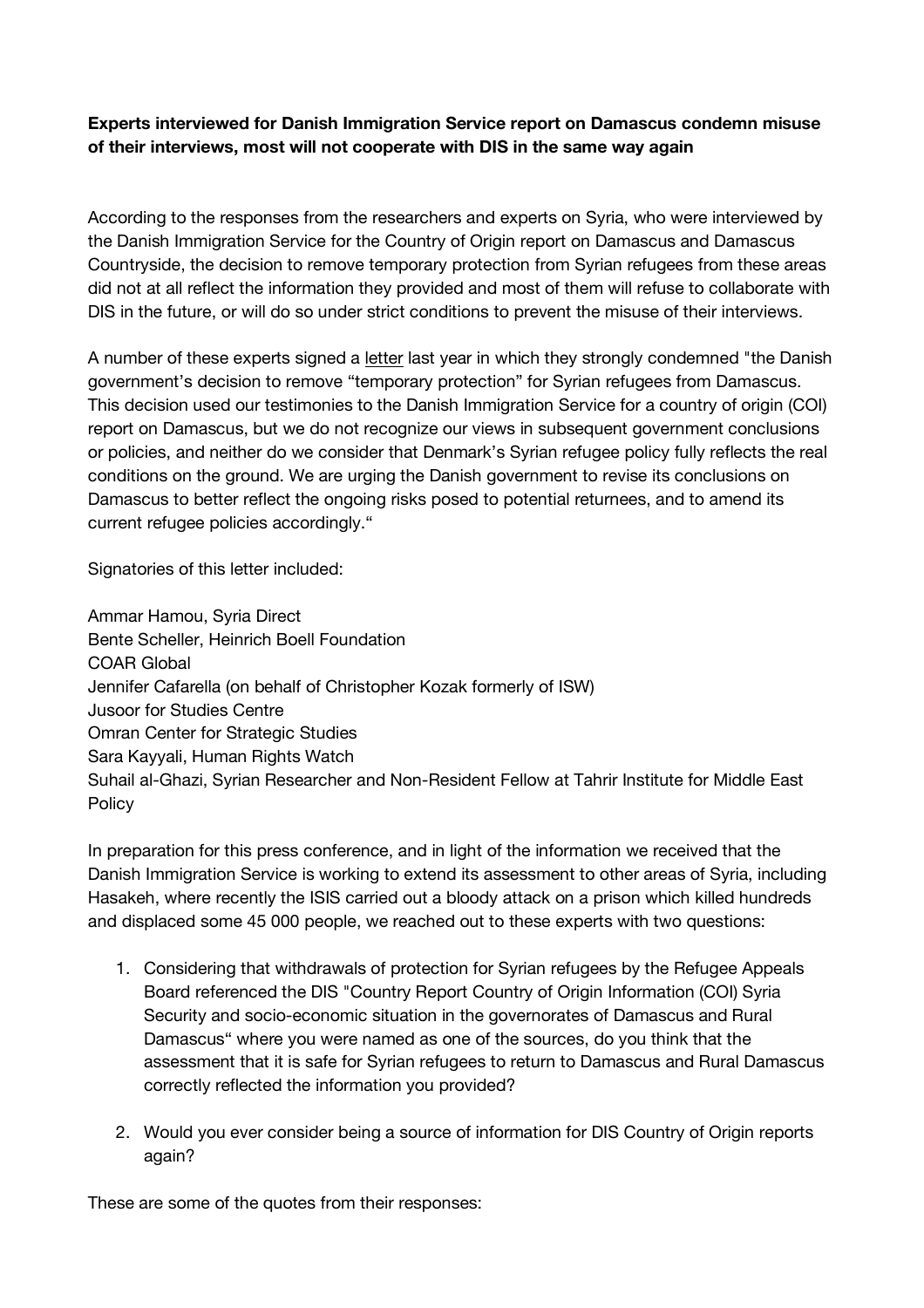*"The conclusion reached by the Danish Immigration Authority is absolutely contrary to my understanding or reality in Damascus and its countryside. Multiple human rights organizations have documented cases of returnees being arrested and tortured, sometimes to death, by the* Syrian regime. The DIS reached out to me last month asking to do an interview with me about the *situation in Hasakeh. I wrote back to them refusing to participate to avoid becoming complicit in deportations of individuals from that region. The way the DIS used my responses was contrary to my intentions and was carefully curated and selected to prove the point they wanted to reach, likely due to political pressure. No part of Syria is safe."* **Elizabeth Tsurkov, Research fellow at New Lines Institute.**

"I don't consider the report reflected what I have said in the interviews, the way the first report was *written and how the immigration office dealt with the our statement, sources of the report, makes it clear that I shouldn't be involved with the Danish Immigration Service anymore."* **Souhail Al Ghazi, Senior Researcher, Center for Middle Eastern Studies, Istanbul.**

"It is not safe for the Syrian refugees to be DEPORTED even if there were some people able to go *back. What is safe for some individuals is not safe for other Syrian refugees. I will not [engaged with DIS again]."* **Assad Hanna, fellow, Columbia University, SIPA**

*"The Danish Immigration Department extracted from my words in its first report in which it claimed that "Damascus is safe," and gave the impression that I said that Damascus is safe. The truth is* that I did not say that Damascus is safe. If Damascus and its countryside were safe, and I am from the city of Douma in the Damascus countryside, it would have been better for me to return to my *destroyed city, so how can I say that Damascus and its countryside are safe while I am displaced?"* **Ammar Hammou, Syria Direct**

*"We were not aware of the special objectives of the Danish Immigration Institution and that the government will exploit it in this unfair way to incite [deportations of] the refugees. Therefore, we believe that our words were put in a political framework to serve the Danish government's orientation away from any humanitarian responsibility towards the refugees. So, we think that the assessment has not correctly reflected the information you provided at all.'* **Mohhamad Sarmini, Jusoor Center**

*"We were all very surprised with the results of the DIS report. We issued a statement [to condemn the conclusions of the assessment]. Then the Danish met with us again, and they tried to clarify [themselves] to us. But we expressed our resentment. As Omran center, we had with us a lawyer, and we went over our answers to them and showed how our answers were segmented. At that time we announced that we will not cooperate with Denmark in the future with regards to this matter. [If we do participate in future], we will be more cautious, and we will always request the presence of a lawyer."* **Nawar Shaban, Omran Center**

"*What happened with us might be different than what happened with others. They published our responses like we sent them. The manipulation they did was when they mentioned that they could not 'verify' the information, which is not acceptable, because we cannot say that they verified all the information that they received."* **Fadel Abdel Ghani, SNHR**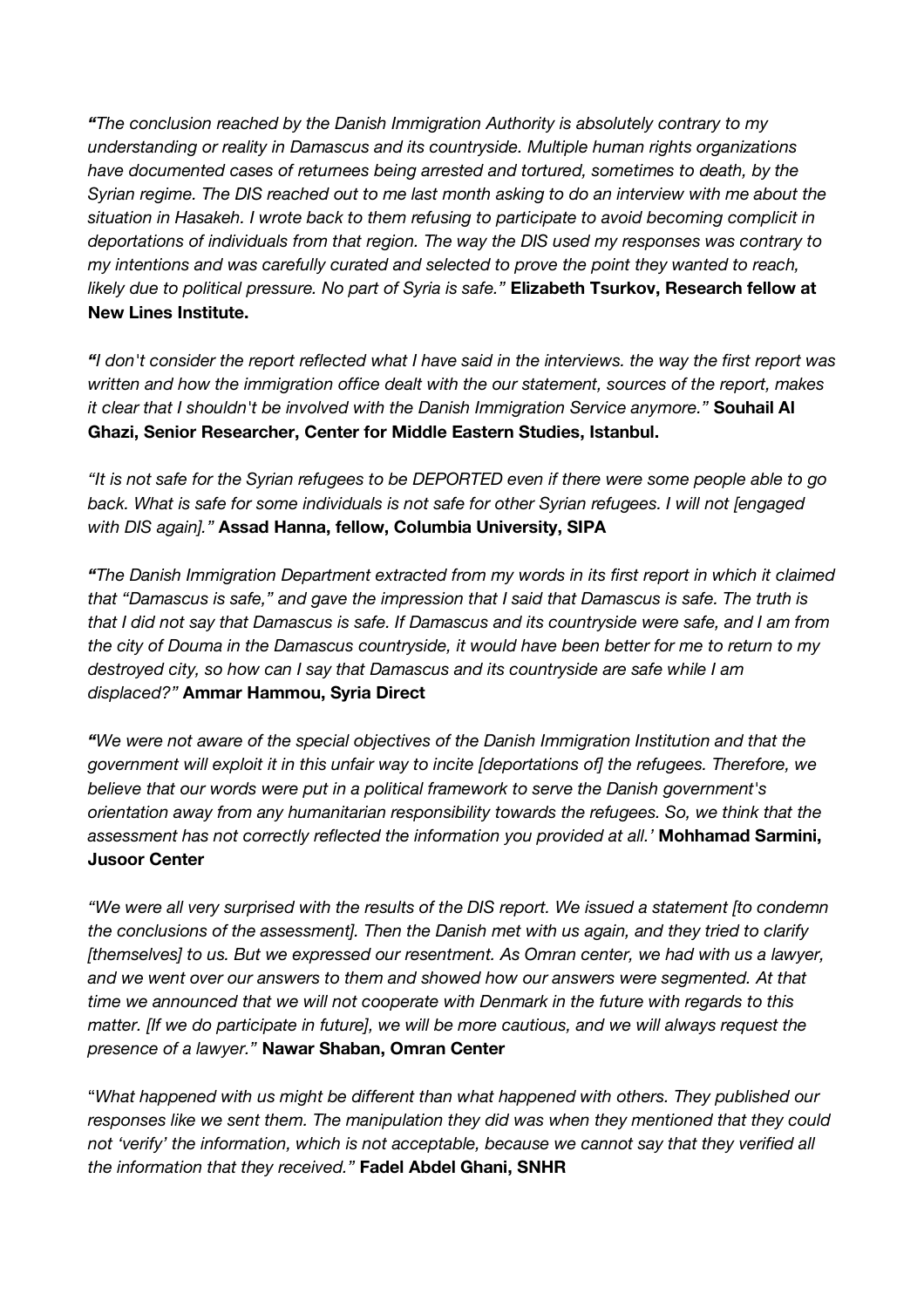## **Souhail Al Ghazi, Center for Middle Eastern Studies, Istanbul**

- 1. I don't consider the report reflected what I have said in the interviews, for example, I have mentioned several times how civilians, returnees and locals, face extortion by the regime security forces and how they may be detained if they don't pay but the report mentioned it briefly once despite I have mentioned it in the interviews at least 4 times. I have also mentioned how there are dozens of cases of people arrested despite been given amnesty by the regime or even civilians who never been involved with the armed opposition but simply because they were relatives of people wanted by the regime. The situation hasn't changed and people find their self to be in danger of being arrested and forcibly disappeared.
- 2. Regarding if I would do again the report; the way the first report was written and how the immigration office dealt with the our statement, sources of the report, makes it clear that I shouldn't be involved with the Danish Immigration Service anymore.

## **Assad Hanna, Columbia University**

- 1. No, not even nearly. There was a lot of mix [in my responses] between the different questions they asked. Also, the timing is different, what was true in 2019 could not be applicable in 2022. It is not safe for the Syrian refugees to be DEPORTED even if there were some people able to go back. What is safe for some individuals is not safe for other Syrian refugees.
- 2. No, i will not.

# **Ammar Hamou, Syria Direct**

Regarding your questions, I would like to clarify that the Danish Immigration Department extracted from my words in its first report in which it claimed that "Damascus is safe," and gave the impression that I said that Damascus is safe. The truth is that I did not say that Damascus is safe, but rather my response [related] to the comparison of assassinations between Damascus and Daraa. I told them that Damascus and the Damascus countryside are witnessing arrests and pressure on the families of the wanted persons, and the Immigration Department published another report that clarified that there were arrests. But after the controversy raised by the report, which was based on my testimony and that of Sarah Kayali from Human Rights Watch, we issued a statement that included most of those whose testimonies were taken by the Immigration Department. We objected to what was stated and confirmed that Syria is not safe. You can view the statement we issued here: https://www.hrw.org/news/2021/04/19/denmark-flawed-countryorigin-reports-lead-flawed-refugee-policies

1. The report issued by the Immigration Department does not express the contents of the testimonies it collected, and Syria in all its areas is not safe, and I mentioned to you above that we signed a statement published by Human Rights Watch. We denounced what was stated in the Immigration Department's report and re-emphasized that Damascus is not safe, but here I would like to point out a very important point, that my testimony was taken after the middle of the year 2020, and Denmark had started withdrawing residence permits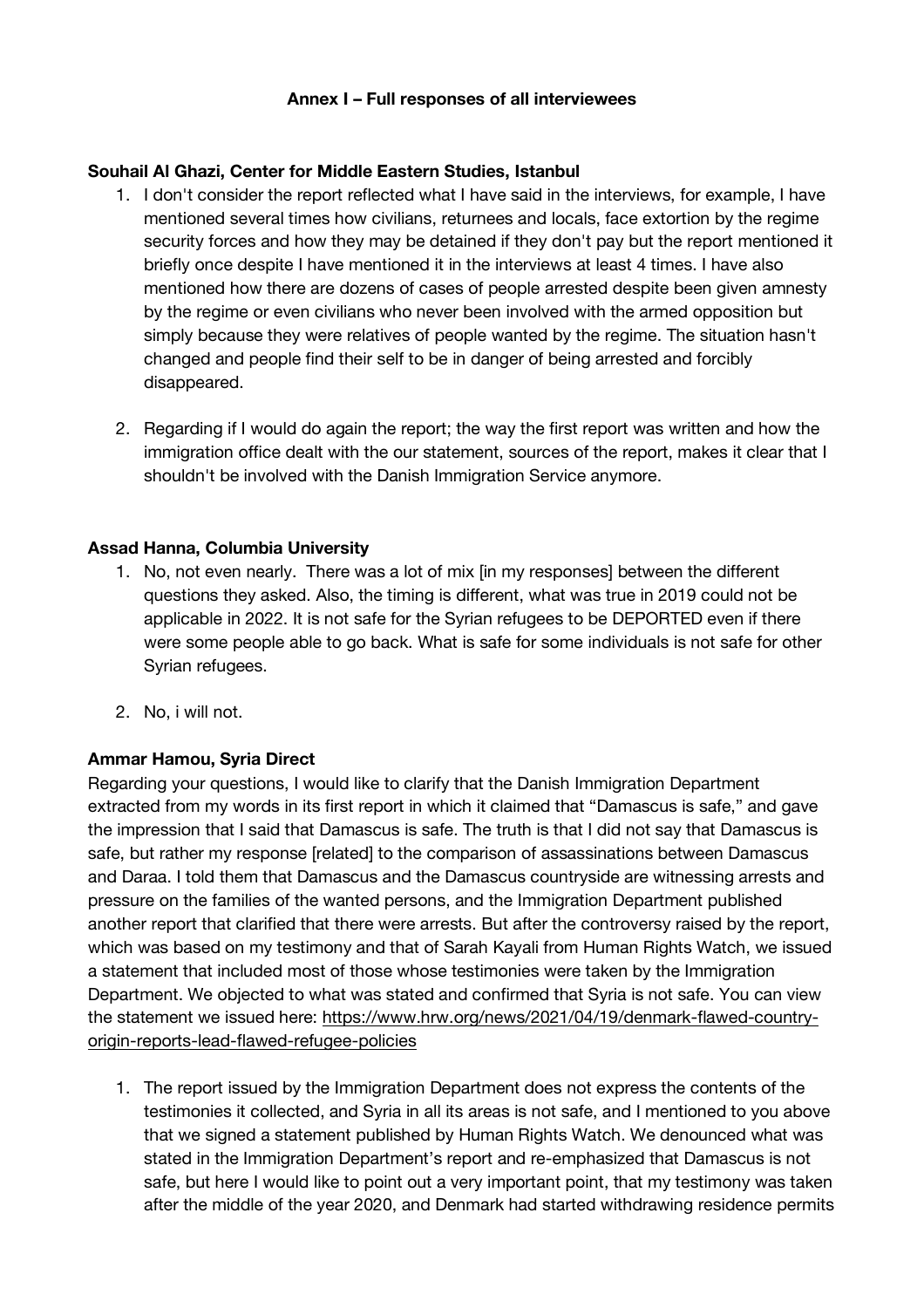since 2018, as if it had taken the report as an excuse to deport refugees, even though it had withdrawn dozens of residence permits before its report.

I also add, and I mentioned this in interviews with me in the Danish television and written press, if Damascus and its countryside were safe, and I am from the city of Douma in the Damascus countryside, it would have been better for me to return to my destroyed city, so how can I say that Damascus and its countryside are safe while I am displaced? I arrived three months ago in France after being pressured in Jordan, because Jordan changed its policies with regards to opposition journalists after its normalization with the Assad regime.

2. If the Immigration Department contacts me again, I will be a source of information while insisting that my testimony isn't segmented, and I do not think after the last scandal that the Immigration Department would dare to make the same mistake, but it is my duty towards my country and the people of my country to be in contact and respond to any party that contacts me to find out what's happening in my country.

Finally, I would like to point out that I have published a number of reports on refugees in Denmark, and this is one of them: https://syriadirect.org/denmarks-policy-to-return-syrianrefugees-unleashes-anxieties-splinters-families/

### **Mohamad Sarmini, Jusoor Center**

- 1. We were not aware of the special objectives of the Danish Immigration Institution and that the government will exploit it in this unfair way to incite [deportations of] the refugees. Therefore, we believe that our words were put in a political framework to serve the Danish government's orientation away from any humanitarian responsibility towards the refugees. So, we think that the assessment was not correctly reflected the information you provided at all.
- 2. After what happened we will approve to be a source for the organization such as DIS Country of Origin reports only if, on any future occasion, both the DIS synthesis of the interview and the final version of the report are sent to us for approval before publication, and any amendments and/or objections by us to the presentation of information provided by us, including the order in which information citing by us is presented, are taken into account and revised accordingly. Any refusal to take these into account or revise accordingly would lead to us withdrawing permission to use the interview.

#### **Nawar Shaban, Omran Center**

1. We were all very surprised with the results of the DIS report. We issued a statement [to condemn the conclusions of the assessment]. Then the Danish met with us again, and they tried to clarify [themselves] to us. But we expressed our resentment. Our meetings with them were official. As Omran center, we had with us a lawyer, and we went over our answers to them and showed how our answers were segmented. At that time we announced that we will not cooperate with Denmark in the future with regards to this matter.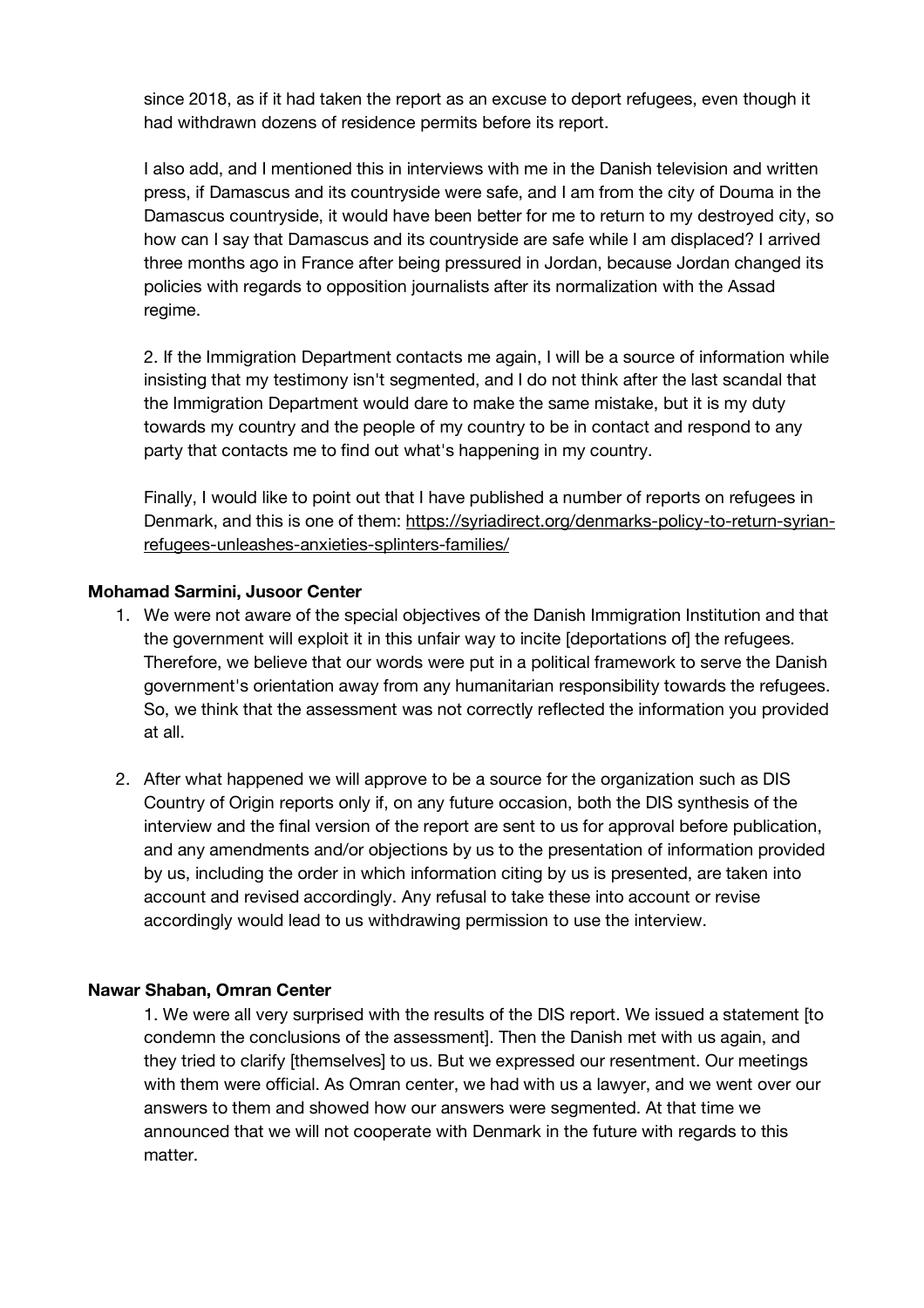Yet this didn't stop there. Recently, the authorities in Austria wanted to meet with us, but it was postponed due to the third Covid outbreak. The Netherlands is also holding meetings. They tried contacting me, but I didn't respond.

2. As Omran Center or me personally, we will participate, but we will be more cautious, and we will always request the presence of a lawyer. We also won't participate until we know the type of questions that will be asked. This is because our goal is not to only explain that there is no safety in areas under regime control, but also clarify that it is not possible to send Syrian refugees back to any region in Syria, even the refugees living in Europe. This breaches many laws in Denmark, and this is why there are several lawsuits by the opposition against the Danish government. And so yes, despite that we were quoted in the DIS report, we issued a statement to condemn it.

## **Fadel Abdul Ghani, SNHR**

1. It was the first time they contacted us. They didn't contact us in their previous reports. In our opinion, and if someone reviews their previous reports (2019), the previous reports were worse. Personally, I criticize the report and its methodology. The report was exaggerated, because eventually this is a political decision. The language in the report, despite the fact that it could have been better, does not explicitly say that Syria is safe. That's if we will look at the report from a research [and academic] point of view, and as experts in this domain. I already mentioned this in interviews for the Danish media: The government played it smart and referenced the report, but in fact, it was a political decision already made. The report was used as an excuse. But it is not accurate to say that the decision was based on the report.

We need to keep in mind that references mentioned in the report were just sources; they didn't participate in writing the report. They sent us specific questions, and we answered them. To be more specific, we literally answered the questions that they sent, and only elaborated a little. We signed the statement that condemned the report. But it is fair to say that our answers were not manipulated or the language we used. They asked whether they should use 'Syrian government' but we told them to use 'Syrian regime'. In the annex to their report, they also included our annex, which had a tough language explaining the situation were there are detentions and arrests. We were asked to sign a statement, which said that there was manipulation in the responses, but we didn't sign it because our answers were not manipulated. What happened with us might be different than what happened with others. They published our responses like we sent them. The manipulation they did was when they mentioned that they could not 'verify' the information, which is not acceptable, because we cannot say that they verified all the information that they received.

2. Yes we will participate. But unfortunately, they haven't contacted us again. We will participate so that we do not leave that space empty. But next time, we will increase the data and explain our position thoroughly. I believe that the information we provided in the report and in the annex contributed to enhancing the report with our clear position that Syria is not safe because we gave statistics of the arrests, deaths under torture, checkpoints, repression, arrests without warrants which amount to kidnapping and so on. This is why our participation is important and we must provide our data and explain the reality on the ground.